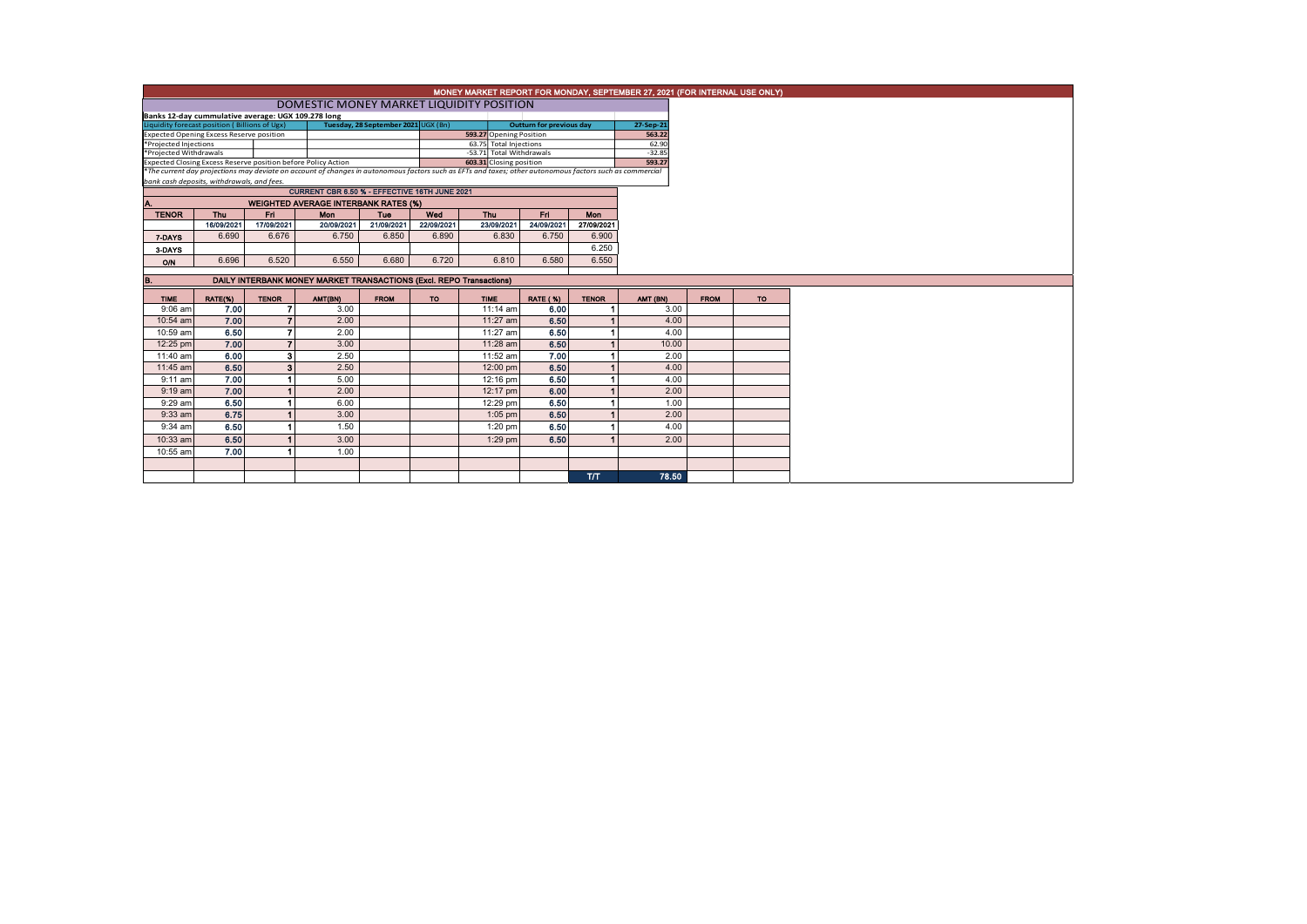| C.                                                                                                       |                                           |             |                                                                                       |                 |             | <b>CBR AND THE 7- DAY WAR INTERBANK RATES</b>                   |               |            |                                                |                |                                                                                                                                                                                 |
|----------------------------------------------------------------------------------------------------------|-------------------------------------------|-------------|---------------------------------------------------------------------------------------|-----------------|-------------|-----------------------------------------------------------------|---------------|------------|------------------------------------------------|----------------|---------------------------------------------------------------------------------------------------------------------------------------------------------------------------------|
| 9.500<br>9.000<br>8.500<br>8.000<br>7.500<br>7.000<br>6.500<br>6.000<br>5.500<br>5.000<br>4.500<br>4.000 |                                           | $-22222$    |                                                                                       |                 |             | • Overnight WAR -7-day WAR - CBR rate -Upper bound -Lower bound |               |            |                                                |                | 07/09/2021 08/09/2021 09/09/2021 10/09/2021 13/09/2021 14/09/2021 15/09/2021 16/09/2021 17/09/2021 20/09/2021 21/09/2021 22/09/2021 23/09/2021 23/09/2021 24/09/2021 24/09/2021 |
| D.                                                                                                       |                                           |             | MONETARY POLICY OPERATIONS MATURITIES PROFILE: (30-SEP- 2021 TO 28-OCT- 2021)         |                 |             |                                                                 |               |            |                                                |                |                                                                                                                                                                                 |
| <b>DATE</b>                                                                                              | <b>THUR</b>                               | <b>THUR</b> | <b>THUR</b>                                                                           | <b>THUR</b>     | <b>THUR</b> | <b>TOTAL</b>                                                    |               |            |                                                |                |                                                                                                                                                                                 |
|                                                                                                          | 30-Sep-21                                 | 07-Oct-21   | 14-Oct-21                                                                             | 21-Oct-21       | 28-Oct-21   |                                                                 |               |            |                                                |                |                                                                                                                                                                                 |
| <b>REPO</b>                                                                                              | 549.68                                    | $\sim$      | $\sim$                                                                                | $\sim$          | $\sim$      | 549.68                                                          |               |            |                                                |                |                                                                                                                                                                                 |
| <b>REV REPO</b>                                                                                          | $\sim$                                    | $\sim$      | $\sim$                                                                                | $\sim$          | $\sim$      |                                                                 |               |            |                                                |                |                                                                                                                                                                                 |
| <b>DEPO AUCT</b>                                                                                         | $\sim$                                    | 182.70      |                                                                                       | 121.00          | $\sim$      | 303.70                                                          |               |            |                                                |                |                                                                                                                                                                                 |
| <b>TOTALS</b>                                                                                            | 549.68                                    | 182.70      | $\sim 10$                                                                             | 121.00          | $\sim$      | 853.38                                                          |               |            |                                                |                |                                                                                                                                                                                 |
|                                                                                                          |                                           |             | Total O/S Deposit Auction balances held by BOU up to 16 December 2021: UGX 1,314 BN   |                 |             |                                                                 |               |            |                                                |                |                                                                                                                                                                                 |
|                                                                                                          |                                           |             | Total O/S Repo, Reverse Repo & Deposit Auction balances held by BOU: UGX 1,864 BN     |                 |             |                                                                 |               |            |                                                |                |                                                                                                                                                                                 |
|                                                                                                          | (EI) STOCK OF TREASURY SECURITIES         |             |                                                                                       |                 | EII)        | <b>MONETARY POLICY MARKET OPERATIONS</b>                        |               |            |                                                |                |                                                                                                                                                                                 |
|                                                                                                          | LAST TBIILS ISSUE DATE: 16-SEPTEMBER-2021 |             |                                                                                       |                 |             |                                                                 |               |            | (VERTICAL REPOS, REV-REPOS & DEPOSIT AUCTIONS) |                |                                                                                                                                                                                 |
|                                                                                                          | On-the-run O/S T-BILL STOCKs (Bns-UGX)    |             | 6.169.91                                                                              | 28/09/2021      | OMO         | <b>ISSUE DATE</b>                                               | <b>AMOUNT</b> | <b>WAR</b> | <b>RANGE</b>                                   | <b>TENOR</b>   |                                                                                                                                                                                 |
|                                                                                                          | On-the-run O/S T-BONDSTOCKs(Bns-UGX)      |             | 20,988.32                                                                             | 28/09/2021 REPO |             | $31-Auq$                                                        | 286.50        | 6.500      |                                                |                |                                                                                                                                                                                 |
|                                                                                                          | TOTAL TBILL & TBOND STOCK- UGX            |             | 27,158.23                                                                             |                 | REPO        | 01-Sep                                                          | 244.50        | 6.500      |                                                |                |                                                                                                                                                                                 |
| O/S=Outstanding                                                                                          |                                           |             |                                                                                       |                 | <b>REPO</b> | $02-Sep$                                                        | 1,539.00      | 6.500      |                                                |                |                                                                                                                                                                                 |
| <b>MATURITY</b>                                                                                          | <b>TOTAL STOCK YTM (%)</b>                |             | <b>CHANGE IN</b>                                                                      |                 | <b>REPO</b> | 06-Sep                                                          | 252.00        | 6.500      |                                                |                |                                                                                                                                                                                 |
|                                                                                                          | (BN UGX)                                  | AT CUT OFF* | NTM(1/4)                                                                              |                 | <b>REPO</b> | 08-Sep                                                          | 164.50        | 6.500      |                                                |                |                                                                                                                                                                                 |
| 91                                                                                                       | 106.72                                    | 6.820       | $-0.079$                                                                              |                 | REPO        | 09-Sep -                                                        | 1,094.00      | 6.500      |                                                | 7              |                                                                                                                                                                                 |
| 182                                                                                                      | 418.83                                    | 8.000       | $-0.751$                                                                              |                 | <b>DAUT</b> | 09-Sep                                                          | 64.65         | 6.998      |                                                | 28             |                                                                                                                                                                                 |
| 364                                                                                                      | 5,644.36                                  | 9.449       | $-0.251$                                                                              |                 | <b>DAUT</b> | $09-Sep$                                                        | 450.16        | 7.003      |                                                | 56             |                                                                                                                                                                                 |
| 2YR                                                                                                      | 200.00                                    | 10.000      | $-1.500$                                                                              |                 | <b>DAUT</b> | $09-Sep$                                                        | 42.28         | 7.357      |                                                | 84             |                                                                                                                                                                                 |
| 3YR                                                                                                      | $\sim$                                    | 11.390      | $-1.410$                                                                              |                 | <b>DAUT</b> | 13-Sep                                                          | 386.00        | 6.500      |                                                | 3              |                                                                                                                                                                                 |
| 5YR                                                                                                      | 1,489.27                                  | 13.409      | $-1.691$                                                                              |                 | <b>REPO</b> | 16-Sep                                                          | 992.00        | 6.500      |                                                | $\overline{7}$ |                                                                                                                                                                                 |
| <b>10YR</b>                                                                                              | 9,789.09                                  | 13.500      | $-0.239$                                                                              |                 | <b>DAUT</b> | 23-Sep                                                          | 30.83         | 6.985      |                                                | 28             |                                                                                                                                                                                 |
| 15YR                                                                                                     | 8,222.91                                  | 14.090      | $-0.310$                                                                              |                 | <b>DAUT</b> | 23-Sep                                                          | 372.00        | 7.003      |                                                | 56             |                                                                                                                                                                                 |
| <b>20YR</b>                                                                                              | 1,287.05                                  | 15.950      | $-1.040$                                                                              |                 | <b>DAUT</b> | 23-Sep                                                          | 19.67         | 7.348      |                                                | 84             |                                                                                                                                                                                 |
|                                                                                                          |                                           |             | Cut OFF is the lowest price/ highest yield that satisfies the auction awarded amount. |                 | <b>REPO</b> | 23-Sep                                                          | 549.00        | 6.500      |                                                | $\overline{7}$ |                                                                                                                                                                                 |
|                                                                                                          |                                           |             |                                                                                       |                 |             | WAR-Weighted Average Rate                                       |               |            |                                                |                |                                                                                                                                                                                 |